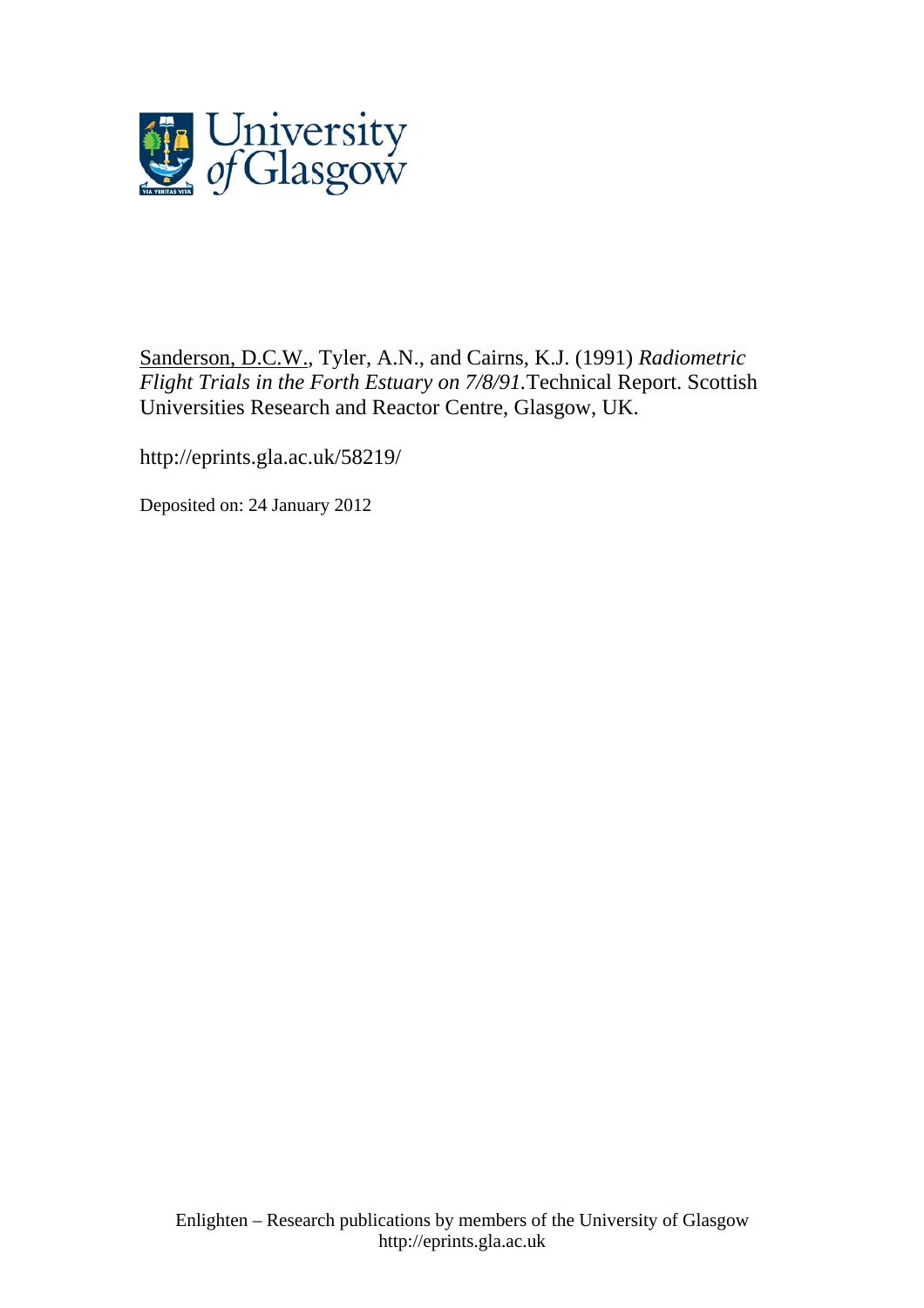

## **RADIOMETRIC FLIGHT TRIALS IN THE FORTH ESTUARY ON 7/8/91.**

**D.C.W. SANDERSON, A.N. TYLER AND K.J. CAIRNS.**

East Kilbride Glasgow G75 OQF Talephone: 01355 223332 Fax: 01355 229896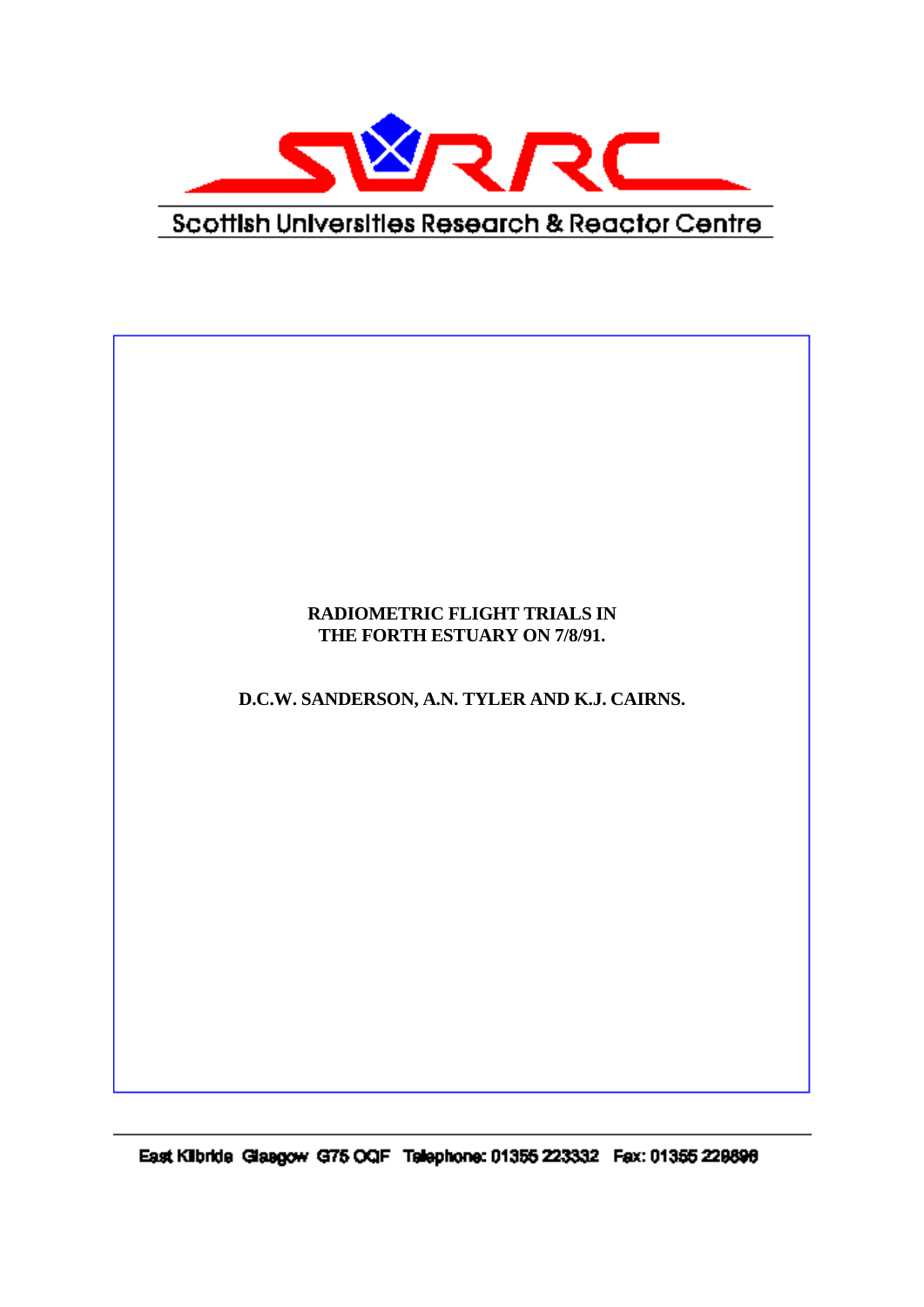RADIOMETRIC FLIGHT TRIALS IN THE FORTH ESTUARY ON 7/8/91.

D.C.W. Sanderson, A.N. Tyler, K.J. Cairns.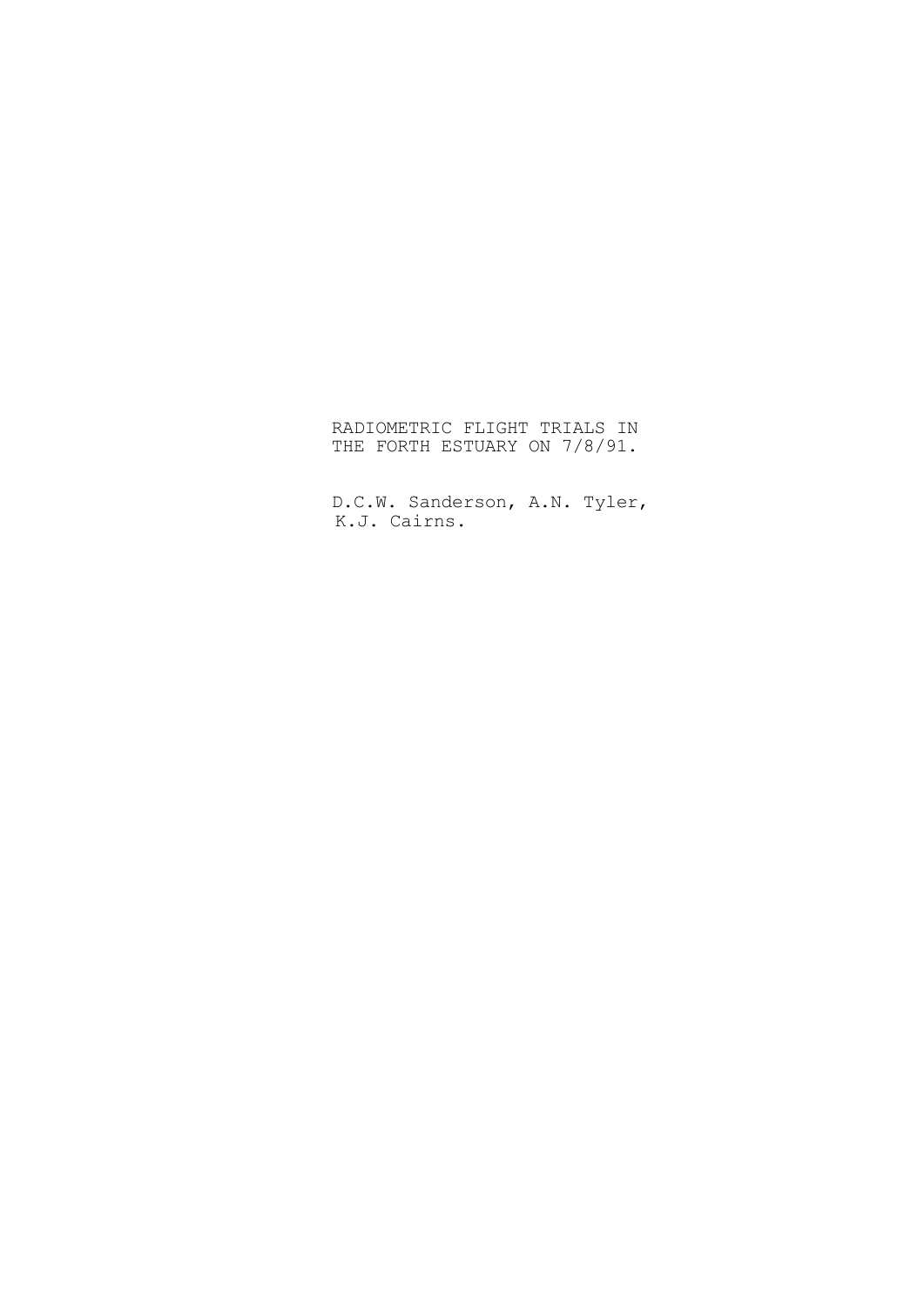## 1. Introduction.

A brief radiometric flight trial was undertaken on 7th August 1991, essentially to prove a new gamma spectrometry installation. A twin engined helicopter operated by Dollar helicopters out of Cumbernauld Airport was used for the exercise. The new equipment under test comprised (i) a spectrometer mounting plate manufactured by Dollar to take SURRC equipment for rapid deployment, (ii) a 19" rack mounted spectrometer incorporating proven SURRC components, but with additional duplex inverter based UPS, and (iii) a Navstar XR4 GPS system with aircraft patch type aerial. The flight trial was conducted in the Forth Estuary area focussing on three small sites of incidental interest.

2. Equipment installation and performance.

The new installation has been constructed by Dollar with the dual aims of facilitating rapid deployment and satisfying CAA approval. The equipment is mounted via antivibration mounts on a fibre-lam board. The board is rigidly coupled to the airframe at hard points, and has satisfied stress analyses by a high safety margin. The detector is mounted on two rails using quick release pins. In the present configuration either SURRC 8 litre or 16 litre packs can be used. The 19" electronics rack is bolted onto four anti-vibration mounts.

Installation of crystal was straightforward and rapid, although minor detailed changes were noted to the board-helicopter mounting bolts. The electronics rack bolted down satisfactorily, although construction of stand-off feet and relocation to the n/s edge of the board would improve installation times and access considerably. These detailed changes have been noted.

Cabin space is considerably reduced with this installation - to the extent that only one observer can be carried in the aircraft rear compartment. A modification was discussed whereby the electronics rack would be rail mounted above the detectors, thus allowing either a twin detector array with the same amount of cabin space or a single detector installation with twin rear seats retained.

The GPS antenna (Type DM N72-1-1 from Dorne & Margolin, Bohemia, NY) comprises a flat plate aerial with close coupled diecast mounted Navstar pre-amplifier. After initial experiments at ground level the front area of the helicopter was rejected due to masking of low angle satellites by the engine/gearbox cowling and rotor drive assemblies. Three more promising locations were identified (i) the top of the rear aerolon (which would mean relocating a red navigation light), (ii) the base of the rear fin (requiring minor panel modifications), and (iii) the extreme tail of the aircraft (which would interfere with a white navigation light). The second of these two options was implemented, and the cable threaded through the tail boom of the helicopter into the passenger compartment. The Navstar XR4 was able to lock on to satellites down to 15 degrees inclination, which was sufficient to retain fixed position throughout the flight. Calculated accuracy ranged from 12m to roughly 70 m during the flight rapid changes in trajectory producing transitory reductions of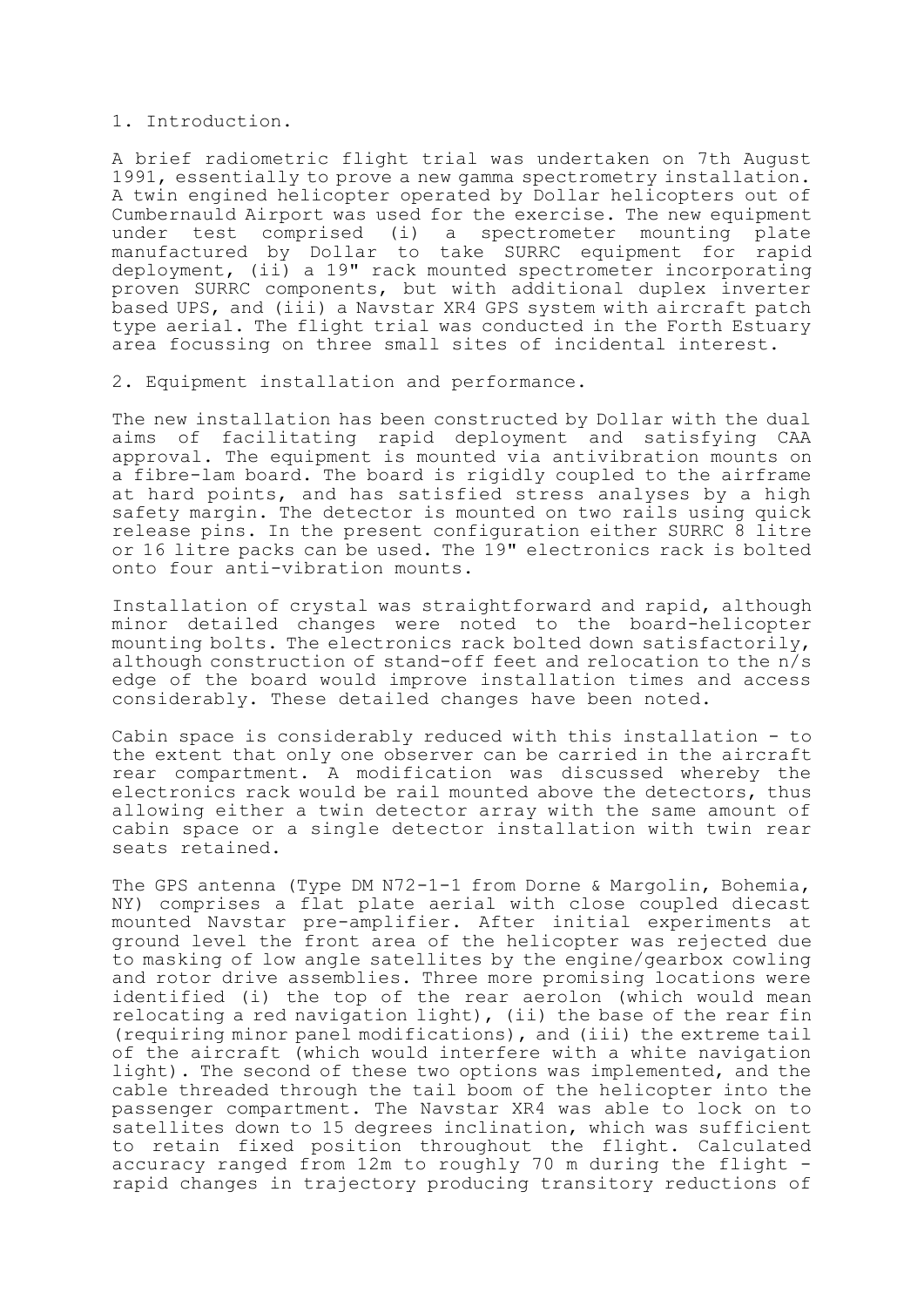precision. The GPS performance was extremely encouraging overall.

The 19" rack mounted spectrometer was powered by a duplex inverter/ UPS system based on RS vehicle power adapters. This is a different system from that previously used. The 9 Ah batteries incorporated in this fixture have an endurance without recharge of roughly one hour. During flight they are recharged from the generator at 28 V dc. The spectrometer and computer worked well during the flight. 137-Cs resolution of 10.6% was maintained throughout, from a 16 litre array of four NaI scintllators. During the flight trial a poor fuse contact was exposed in the first inverter circuit. The faulty component has been replaced. A further power supply problem in the second inverter occurred later on in the trial resulting in component damage. This may possibly have been associated with noisy generators on the helicopter which was showing intermittent problems with one generator. The charging line fuse, rated at 8 A was blown. Power demands were transferred to the first inverter only which operated successfully throughout the planned flight. Actions to ensure full power supply function have been noted.

## 3. Flight Results.

The flight paths followed included areas around Longannet Power Station, Donibristle Bay and the Grangemouth Oil refinery, all of potential radiological interest for different reasons. In the first instance natural radioactivity may be enhanced in the ash components associated with coal fired power stations. There have been recent radium discoveries at Donibristle Bay associated with wartime and immediately post-war activities at a former Fleet Air-Arm base. The mudflats in front Grangemouth are of interest since no further progress has been reported in recovering a Cs-137 source lost in the 1987 hydrocracker plant explosion.

The trials resulted in a total of 442 gamma ray spectra recorded with altitude and navigational coordinates during 2.3 hours if flying. The files were stored archivally and summarised using program SUM1. Data were stripped and calibrated using the AERO109 programs (Ayrshire 1990 calibration values), and mapped using BNFAER14. Maps for 40-K, 214-Bi, 208-Tl and Total gamma flux are shown in figures 1-4 respectively. Notable features are (i) an area of moderately enhanced 214-Bi and 208-Tl activity in the vicinity of Longannet power station (ii) a similar but larger scale enhancement to the East of this site near and on Preston Island, (iii) that the three lines flown across Donibristle Bay do not show any significant 214-Bi enhancement, and (iv) that the Grangemouth mudflats did show a significantly enhanced gamma flux in the vicinity of the plant. Subsequent spectral examination however indicated that this latter signal was associated with 192-Ir probably in use for on-site radiography.

Caesium-137 levels were modest in comparison with the West coast. Ther was evidence of overstripping of 137-Cs and understripping of 134-Cs.

Further investigations of the Grangemouth area (periodically), and the Northern banks of the Forth would be of considerable interest.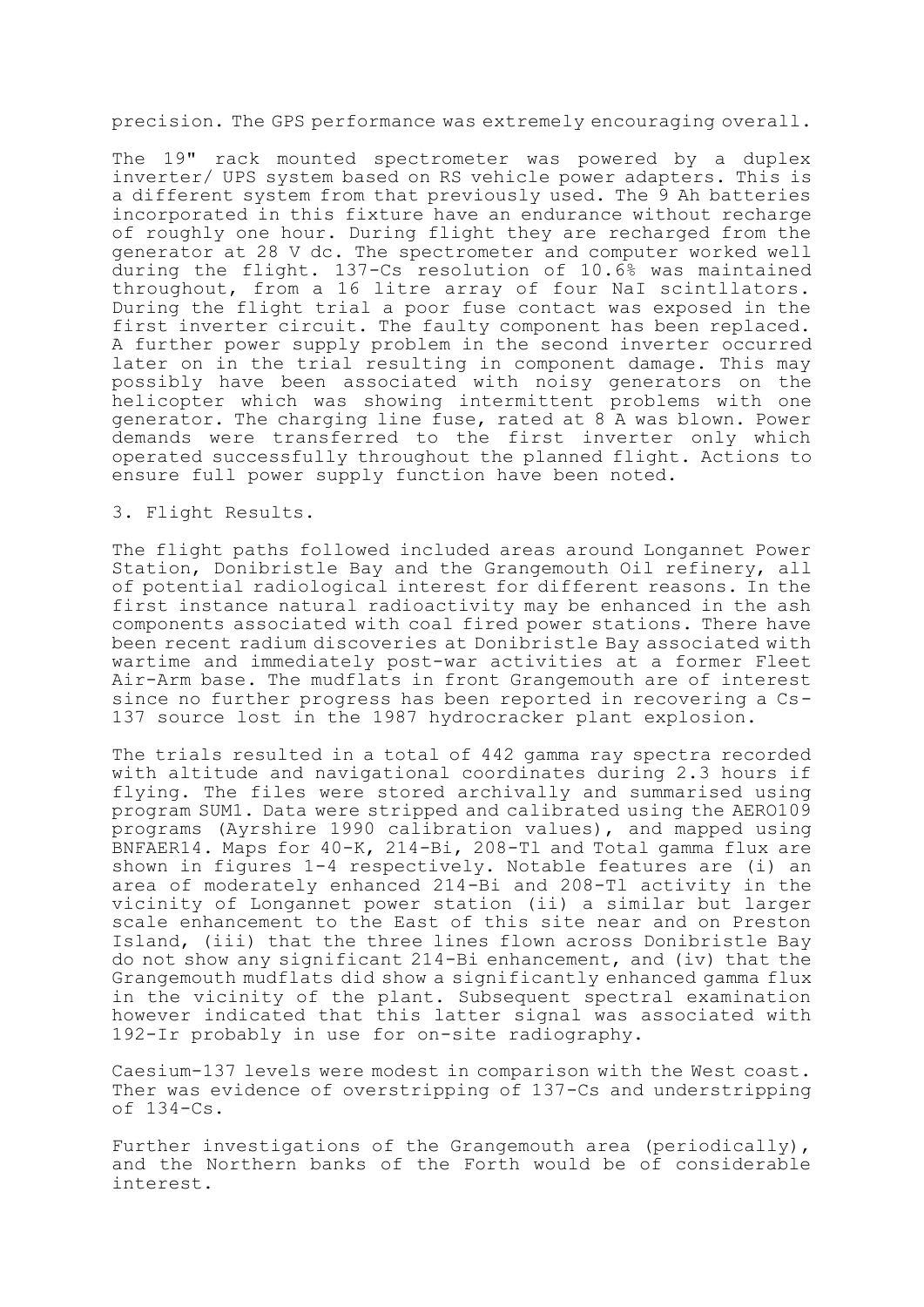## **REFERENCES**

[1] SANDERSON, D.C.W., SCOTT, E.M., BAXTER, M.S., Use of Airborne Radiometric Measurements for Monitoring Environmental Radioactive Contamination, IAEA SM-306/138, 411-421, Vienna, 1990

[2] INTERNATIONAL ATOMIC ENERGY AGENCY, Recommended Instrumentation for Uranium and Thorium Exploration, Technical Reports Series No. 158, IAEA Vienna, 1974.

[3] LINDEN, A., MELLANDER, H., Airborne Measurements in Sweden of the Radioactivity Fallout after the Nuclear Accident in Chernobyl, USSR, Rep. TFRAP 8606, Sweden Geological Co., Uppsala, 1986.

[4] GRASTY, R.L., The Search for Cosmos 954: Search Theory and Applications, Plenum Press, New York, 1980, p211-220.

[5] SANDERSON, D.C.W., SCOTT, E.M., BAXTER, M.S., PRESTON, T., A feasibility study of airborne radiometric survey for UK fallout, Rep. 88-03, Scottish Universities Research and Reactor Centre, 1988.

[6] SANDERSON, D.C.W., SCOTT, E.M., Aerial Radiometric Survey in West Cumbria in 1988, Food Science Report N611, Ministry of Agriculture, Fisheries and Food, London, 1988.

[7] SANDERSON, D.C.W., EAST, B.W., SCOTT, E.M., Aerial Radiometric Survey of Parts of North Wales in July 1989, Survey Report, Scottish Universities Research and Reactor Centre, 1989.

[8] SANDERSON, D.C.W., ALLYSON, J.D., MARTIN, E., TYLER, A.N., SCOTT, E.M., An Aerial Gamma-ray Survey of Three Ayrshire Districts. Commissioned by the District Councils of Cunninghame, Kilmarnock and Loudon, and Kyle and Carrick, 1990.

[9] SANDERSON, D.C.W., EAST, B.W., ROBERTSON, I., SCOTT, E.M., The Use of Aerial Radiometrics in the Search for a Lost  $137$ Cs Source. Confidential report. 1988.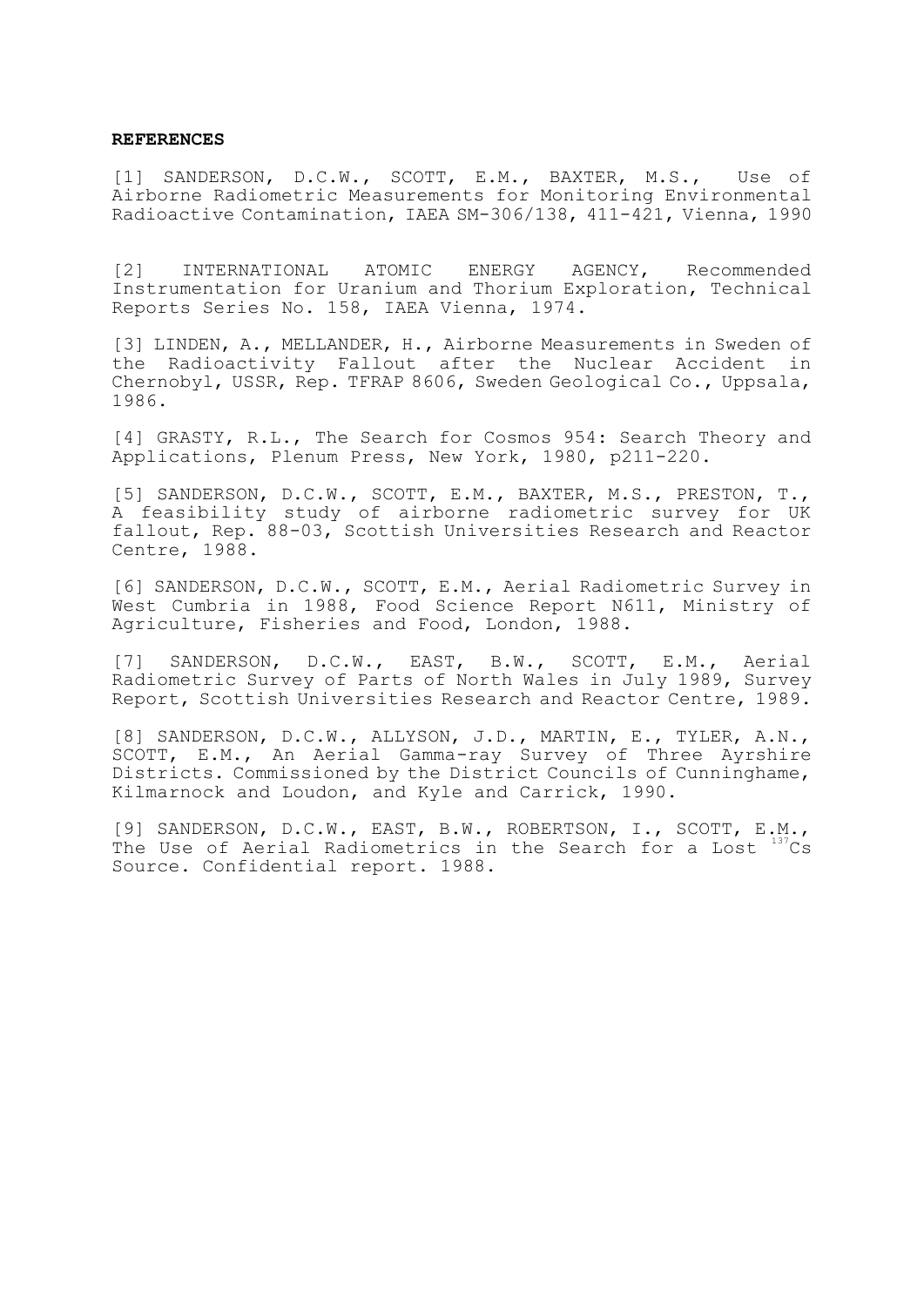





|  | 2 13.88         |  |
|--|-----------------|--|
|  | $12.00 - 13.00$ |  |
|  | $11.98 - 12.99$ |  |
|  | $10.00 - 11.00$ |  |
|  | $9.86 - 10.80$  |  |
|  | $B.M - 9.M$     |  |
|  | $7.66 - 8.66$   |  |
|  | $6.00 - 7.00$   |  |
|  | $5.06 - 6.00$   |  |
|  | $4.00 - 5.00$   |  |
|  | $3.00 - 4.00$   |  |
|  | $2.00 - 3.00$   |  |
|  | $1.00 - 2.00$   |  |
|  | (1.86)          |  |

Scan screen

Origin: -300-300 Grid cell: 10 kmFile: \CAL\CMBD1.CL1